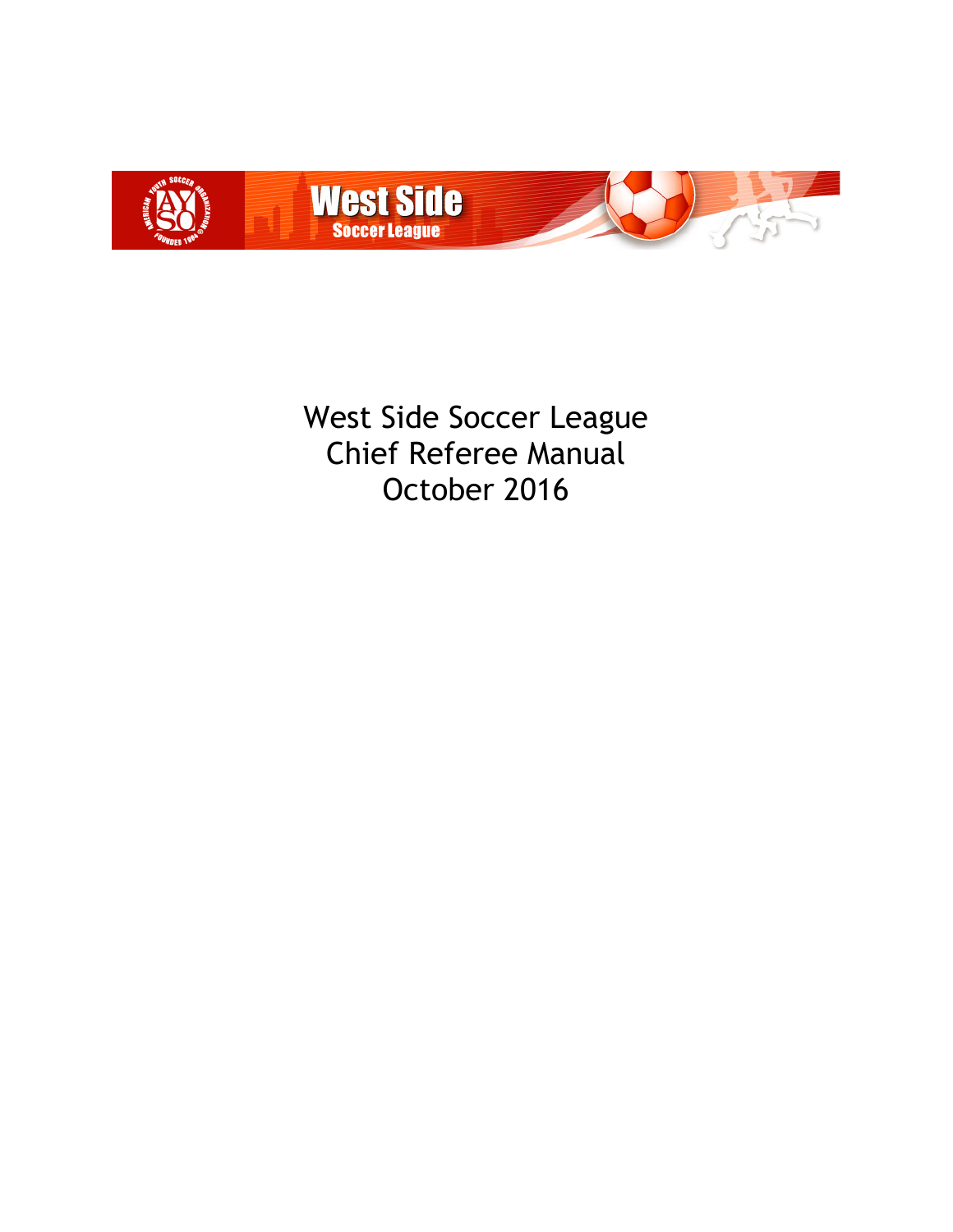### **Welcome**

The West Side Soccer League (WSSL) is a member Region of the American Youth Soccer Organization (AYSO) and consists of various divisions grouped by age and sex. Since WSSL serves almost 5,000 players and is run entirely by volunteers, those volunteers who manage the individual divisions, as well as the division's referees and coaches, represent a critical component in the operation of our Region. A successful and vibrant WSSL division cannot exist without the efforts of a dedicated Chief Referee. The Region and most importantly, our players, thank you for your volunteer contribution in this key position!

The purpose of this document is to provide you with key pointers and suggestions to help you do your job effectively and efficiently. It is simply a road map and not a "must do" or "only do" list of position requirements.

Your input in updating or adding to this document for the benefit of future Chief Referees is always welcome.

- **Divisional leadership is critical for the proper operation of WSSL**
- **This document is a series of suggestions – not must-do's**
- **We need your input to improve this document**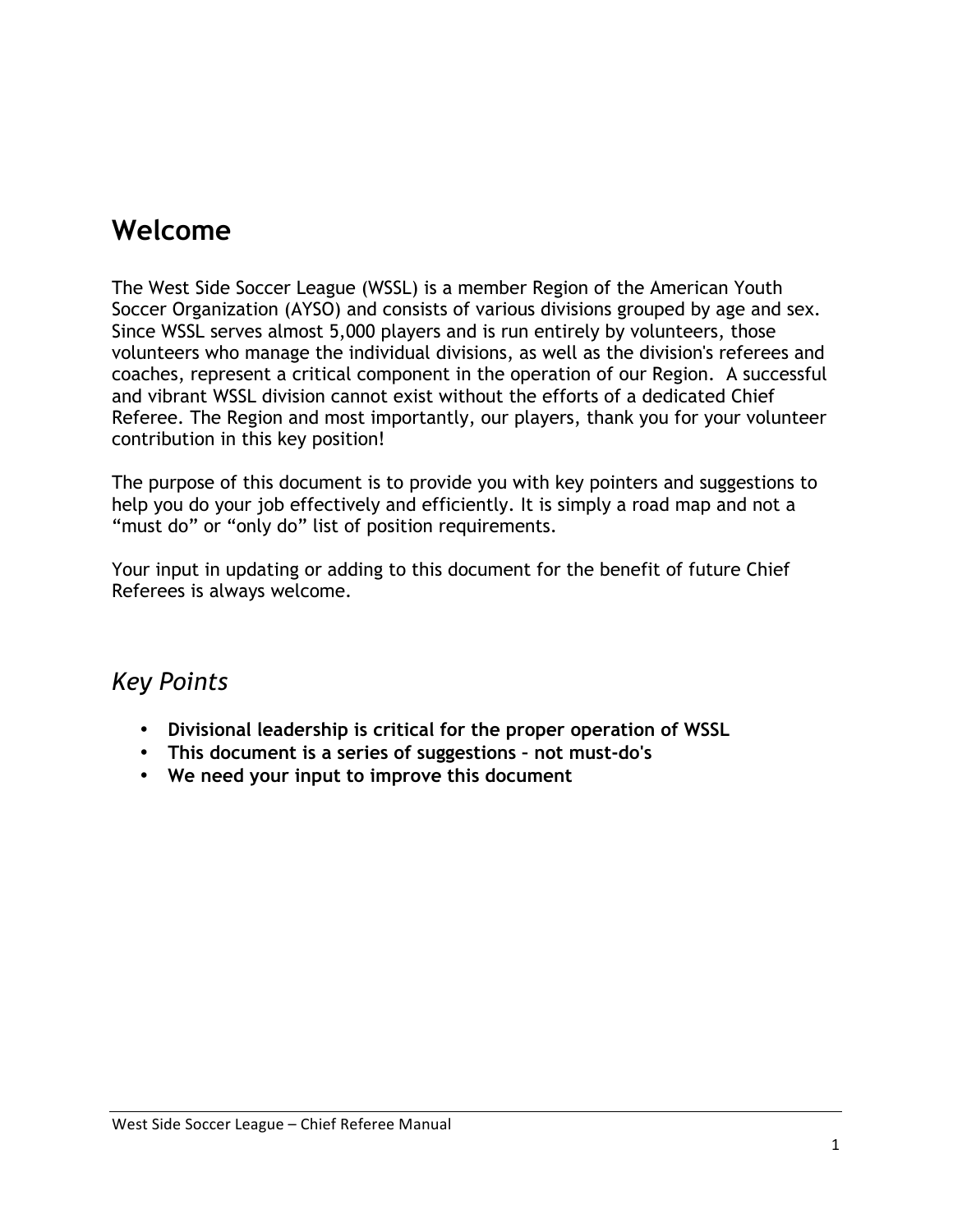# **Key Success Factors for the Division Chief Referee**

- Ensure coverage of each week's games with properly qualified referees
- Awareness of, and response to, game events such as cautions, send-offs, and player, volunteer or spectator behavioral issues.
- Provide the referee volunteers in your division with the tools they need to ensure that WSSL games are Safe, Fair and Fun.
- Maintain a steady flow of useful communication between and among referees and coaches.
- Identify non-referee candidates who could become referee volunteers
- Identify existing referees who would benefit from additional training
- Identify referees who would benefit from in-service guidance
- Be the conduit for reminders and changes in the Laws of the Game and its official interpretations
- Ensure referee volunteer attendance at Q&A and other WSSL referee events
- Identify exceptional referee volunteers for recognition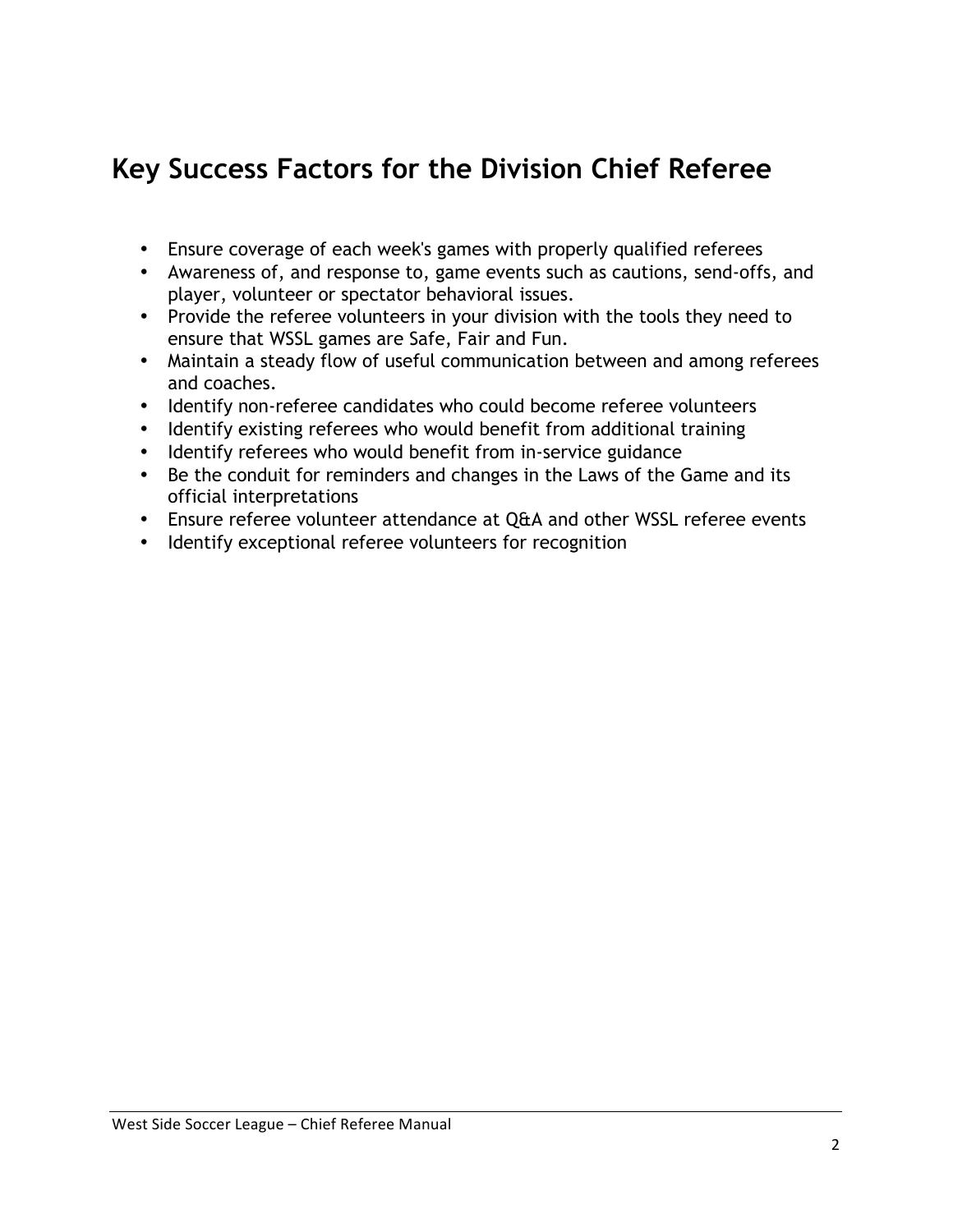# **Recommended Preseason Duties**

Several weeks before the first game of the season, check in with your Division Head. Review any issues from the previous season, key areas of focus or player development for the upcoming season, referee recruiting from the division parents, and any areas of coordination between the referees and coaches. Note that one U-8 Official with Safe Haven course is taught during the summer, but that all other U-8 classes and all Basic Referee classes take place either a week or so prior to the start of the season or towards the beginning of the season.

Check your Chief Referee authority levels and settings on wssl.org. Proper access will ensure that you can send parent, referee emails to your division (using the Email Manager on wssl.org), access the referee scheduler as a Chief Referee, etc. If you have any questions or issues about this, email WSSL's Regional Referee Administrator, Stan Ince, at stan.ince@gmail.com.

Look at the referee training class schedule and send recruiting emails (using emailer on wssl.org) to division parents in advance of classes. This is especially important in the younger divisions. You will probably need to send these messages more than once. It is essential to get as large a pool of referees as possible in these divisions to build a foundation for future seasons. Referee recruiting should be coordinated with the Division Head, as successful recruiting is the first and most important step in building a great division referee team and is a critical part in the development of a vibrant WSSL division.

Build your division referee contact and email database of existing certified referees in your division. You will piece this together from a variety of resources; keep in mind that this is a critical resource for referee management and game coverage during the season.

To build your updated season referee list, use:

1) parent referee database on wssl.org;

2) emailed lists of newly certified referees from the Regional Referee

Administrator; and,

3) past season lists.

Make sure to cross reference each referee with the team their child is playing on. This helps to understand adequate game coverage (if too many teams are without a certified referee you will have gaps in referee game coverage). This also helps you understand which referees are likely to referee a particular game (usually before or after their child's game at U-8 and older divisions).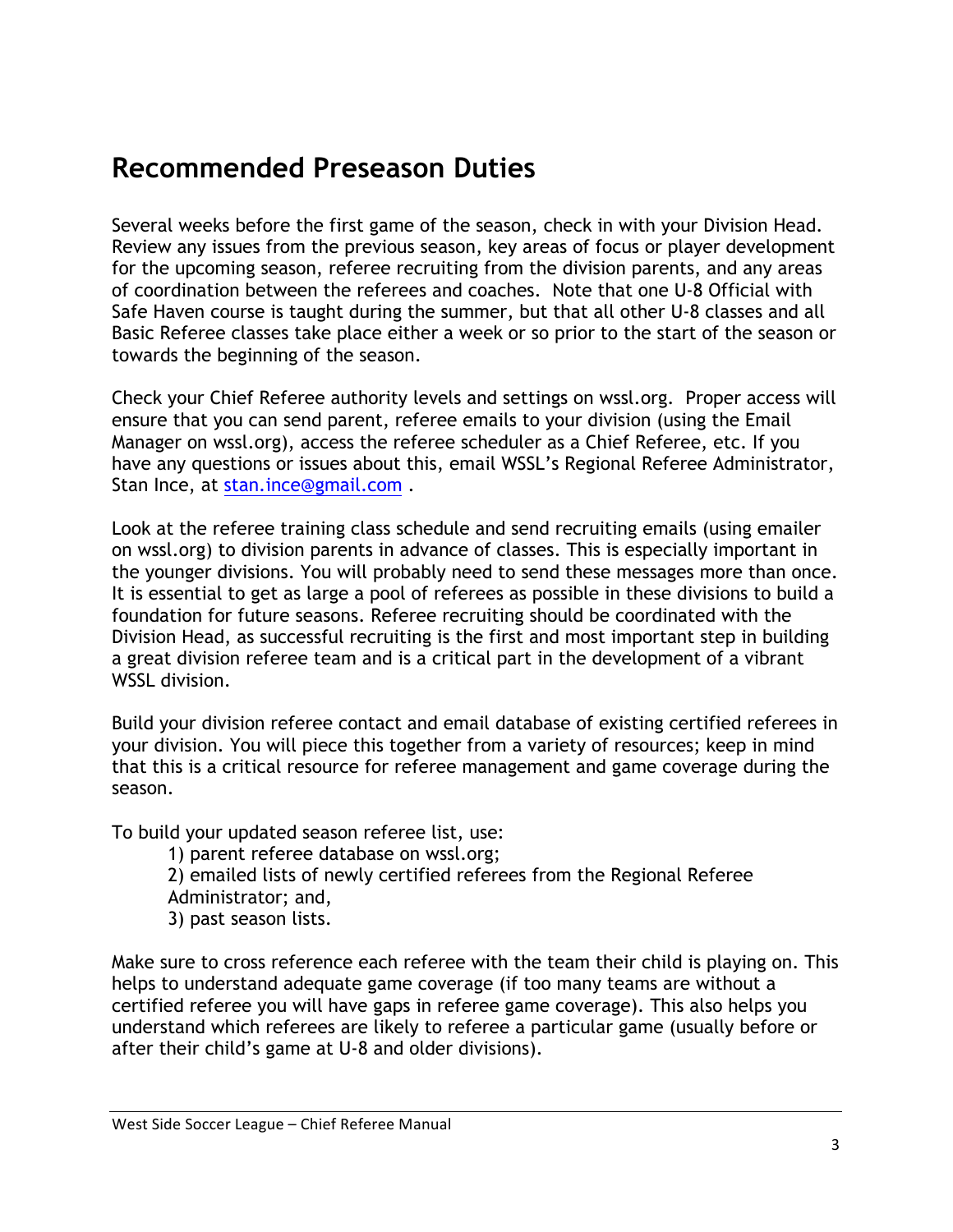Understand the ideal size of the pool of certified referees based on your division size, i.e. number of teams.

Aim for a minimum of two certified referees per team. You will want more than this for U-6 to U-8 divisions, which play two teams on adjacent fields.

Scan "Referees not assigned to a division". Contact any misplaced referees and ask them to update their family profile. If you don't do this they will not receive your group emails from the Email Manager.

Call all referees that are new to your division, inquire about their availability (some may be injured and cannot referee this season; some may appear available to referee in multiple divisions but really have a preference to work with a younger sibling, etc.). If your division is U-9 or older, stress the importance of the AR position and ask those who cannot commit to CR to participate as AR at their child's game. Encourage reluctant newly minted referees to find their feet by participating as AR.

Using either the wssl.org Email Manager or your own database as outlined above, send a pre-season welcome email to the pool of division referees, cc:ing your Division Head. In this email you may want to solicit questions, see if there are any needs (uniforms, stopwatches, laws of the game books, referee badges, etc.), point to online resources and references (see below, such as the Referee Survival Guide), remind them to get properly registered on wssl.org (with the correct division), and use the online referee scheduler to sign up for games.

Check in with your division's Referee Scheduler. This is a key resource for you and the division. If your division doesn't have at least on Referee Scheduler, work with the Division Head to find one. This person will work during the weeks of the season to fill games from the pool of referees, freeing you up to provide leadership to the division referees in terms of game assessments, weekly  $Q \hat{a}$  As that come up as a result of game day issues or questions regarding Laws of the Game interpretations. Most highly functioning WSSL divisions have a Referee Scheduler. Note that your Referee Scheduler does not need to be a referee.

Attend the divisional pre-season Coaches meeting. If such a meeting has not been scheduled, encourage the Division Head to hold one. It is valuable to meet the coaches and this provides you an opportunity to quickly run through important items and ensure the coaches are on the same page as the referees.

Here are some items you can touch on:

- Cleats vs turf shoes
- Jewelry
- Time management (start and end on time! 'On time' means 5 minutes before the next game is scheduled to start)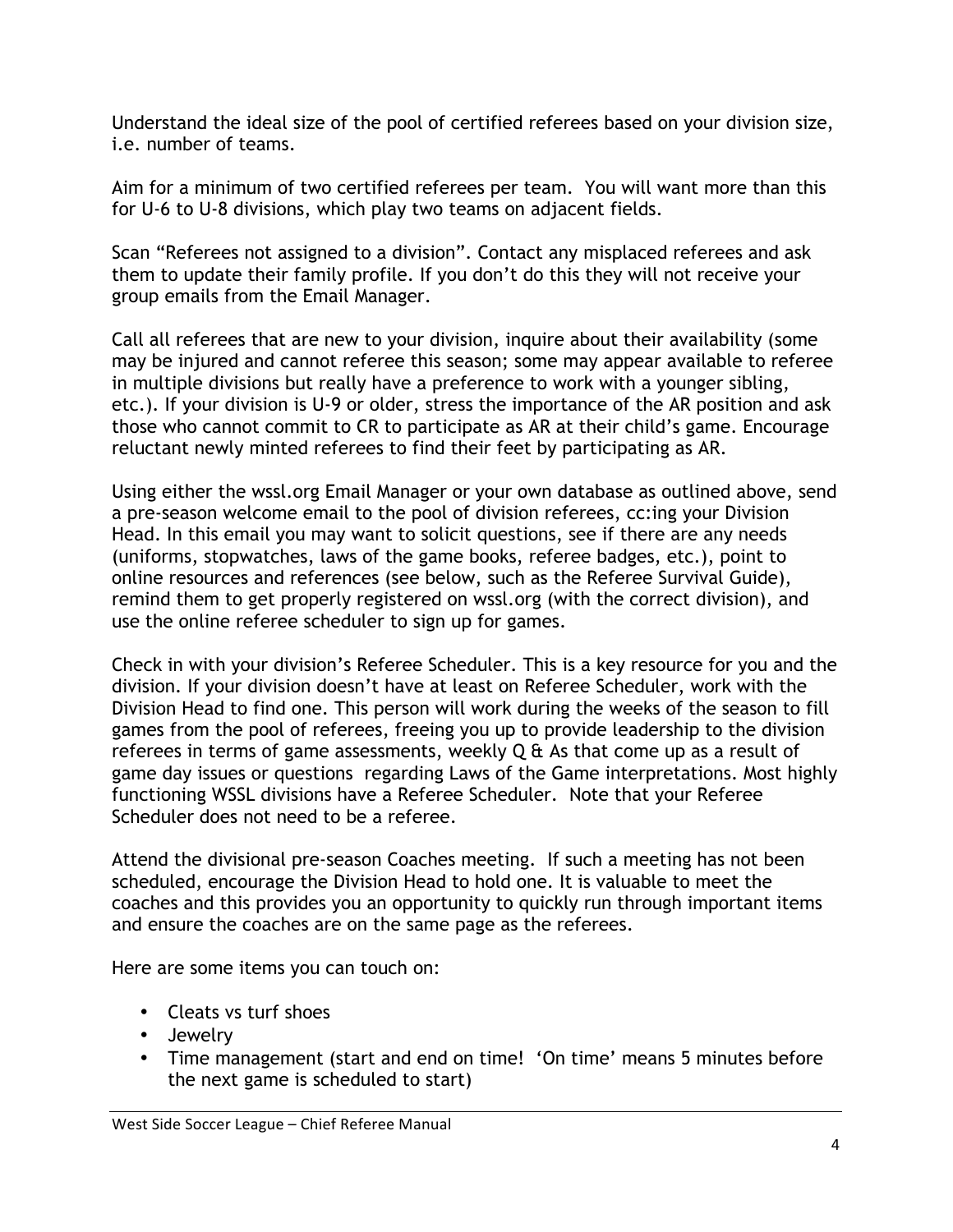- Substitutions (when, how many, procedures for entering and leaving)
- Treating the referees with respect
- Anything else that you have come across in your experiences

Familiarize yourself with the rules for your division, especially if they have changed since the previous season. Send out a separate email to all referee volunteers at the beginning of the season setting out the current rules and discussing any changes.

From your experience in previous seasons with the referees at this level, select one or two points that will become your emphasis for improvement in the current season. This could include proper dress, AR mechanics, pre-game talks, etc.

- **Check in with the Division Head**
- **Familiarize yourself with the WSSL website functions**
- **Know who is in your referee pool and communicate with them**
- **Pick an area for improvement each season**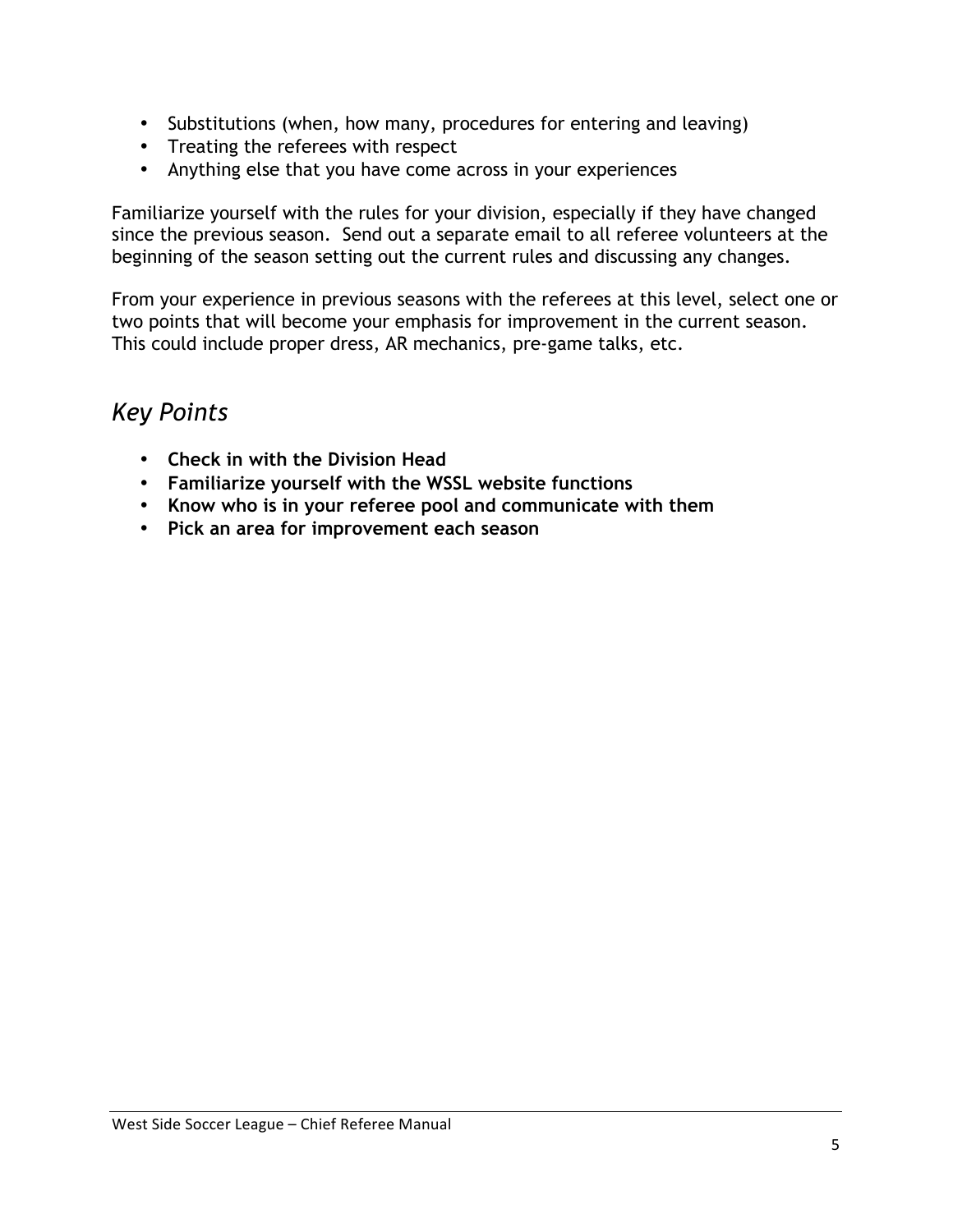# **Recommended Weekly Duties During the Season**

On each Monday or Tuesday, solicit game reports from the referees while the games from the prior weekend are still fresh on their mind. Ask about any interesting calls or events where interpreting the Laws of the Game proved tricky. Ask about any problems.

Use this feedback to send a brief recap highlighting or explaining one or two issues or tips from the weekend's feedback.

If there were issues in past weeks with specific teams, check with the referees who worked those teams during the immediate prior weekend. Look for recurrences of those issues.

Less experienced referees sometimes project a less than authoritative presence on the field. Authoritative here does not mean dictatorial. Presence is the confidence with which a referee manages the game and makes their calls. When that presence is lacking, it can invite dissent or a lack of respect from the adults present. If you have seen each of your referees in action on the field, you can use your opinion of their authority in determining whether a lack of presence can contribute to repeated incidents. If that is the case, you can consider recommending a mentoring session to help the referee improve their control of the game.

On Wednesday or Thursday, check the scheduler on wssl.org for upcoming game coverage, coordinating this effort with the Referee Scheduler.

By Friday of the week, coordinating with the Referee Scheduler, fill any remaining holes in referee game coverage. Use the website's "Weekend Report" feature to communicate open slots to your referees. This big picture lets referees see exactly which games need coverage in CR and AR positions. It has the added advantage of letting them see who is already filling other slots and this may inspire a referee to step in and help out a friend by volunteering to be their AR for instance. It also allows referees to pick the proper game and avoid games where there may be a personal conflict. This may allow you to pick up some referees who shy away from volunteering because of the "blind" nature of the referee scheduler page.

Every game needs a center referee, and at U-9 and older divisions, every game should have two assistant referees. The AR's primary duty is to monitor the offside position. Stress the point that the players cannot properly learn and implement the correct offside strategy unless there is a full referee team in charge of the game. Inform the parents that they will play an important role in teaching their child this fundamental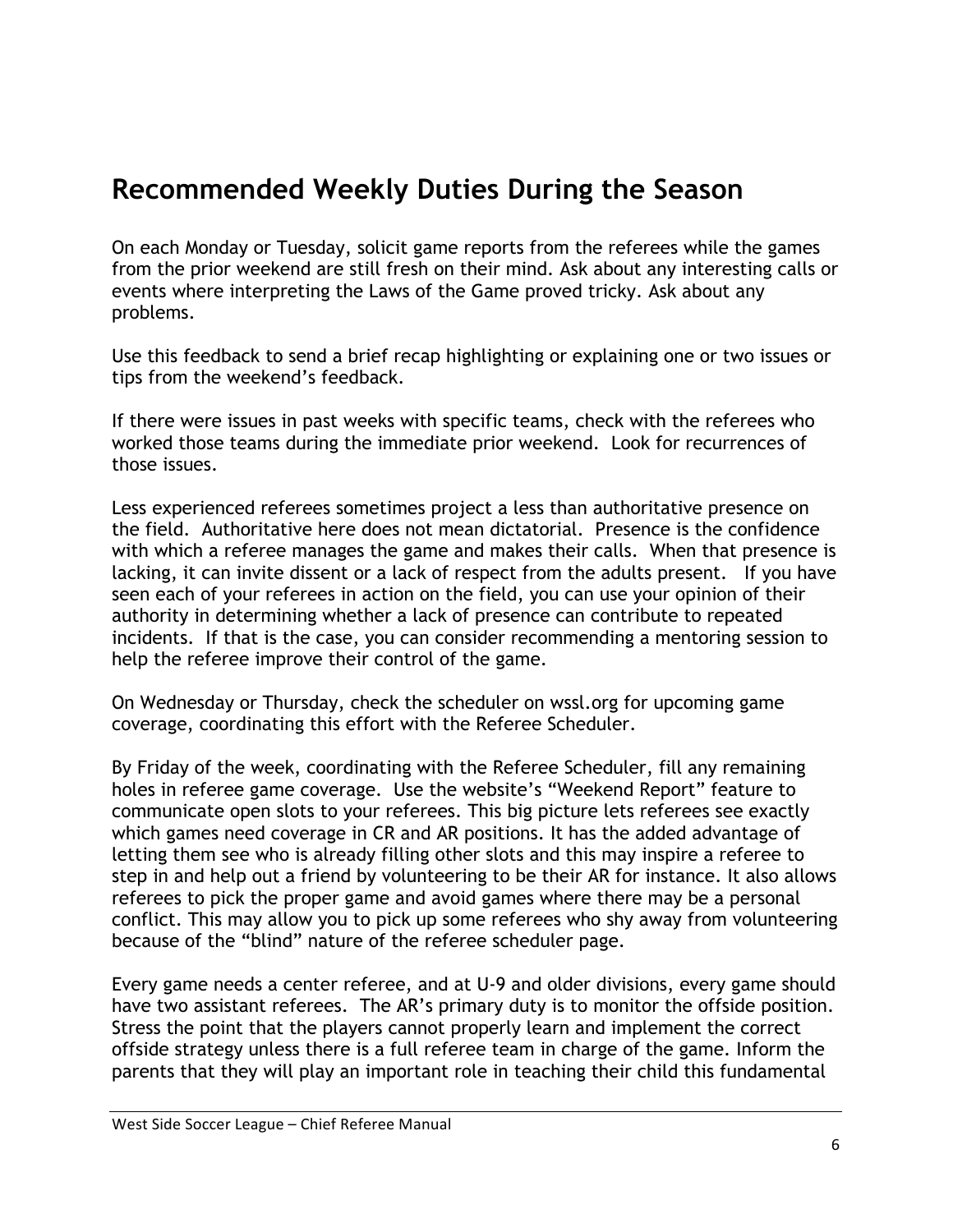skill by participating as an AR. It is key to make sure all games are covered, and for the coverage to appear in the online scheduler!

Make sure that you or the Referee Scheduler "accept" and "confirm" referees on the wssl.org referee scheduler.

- **Be aware of on-field issues and get reports from referees**
- **Ensure coverage for the coming weekend**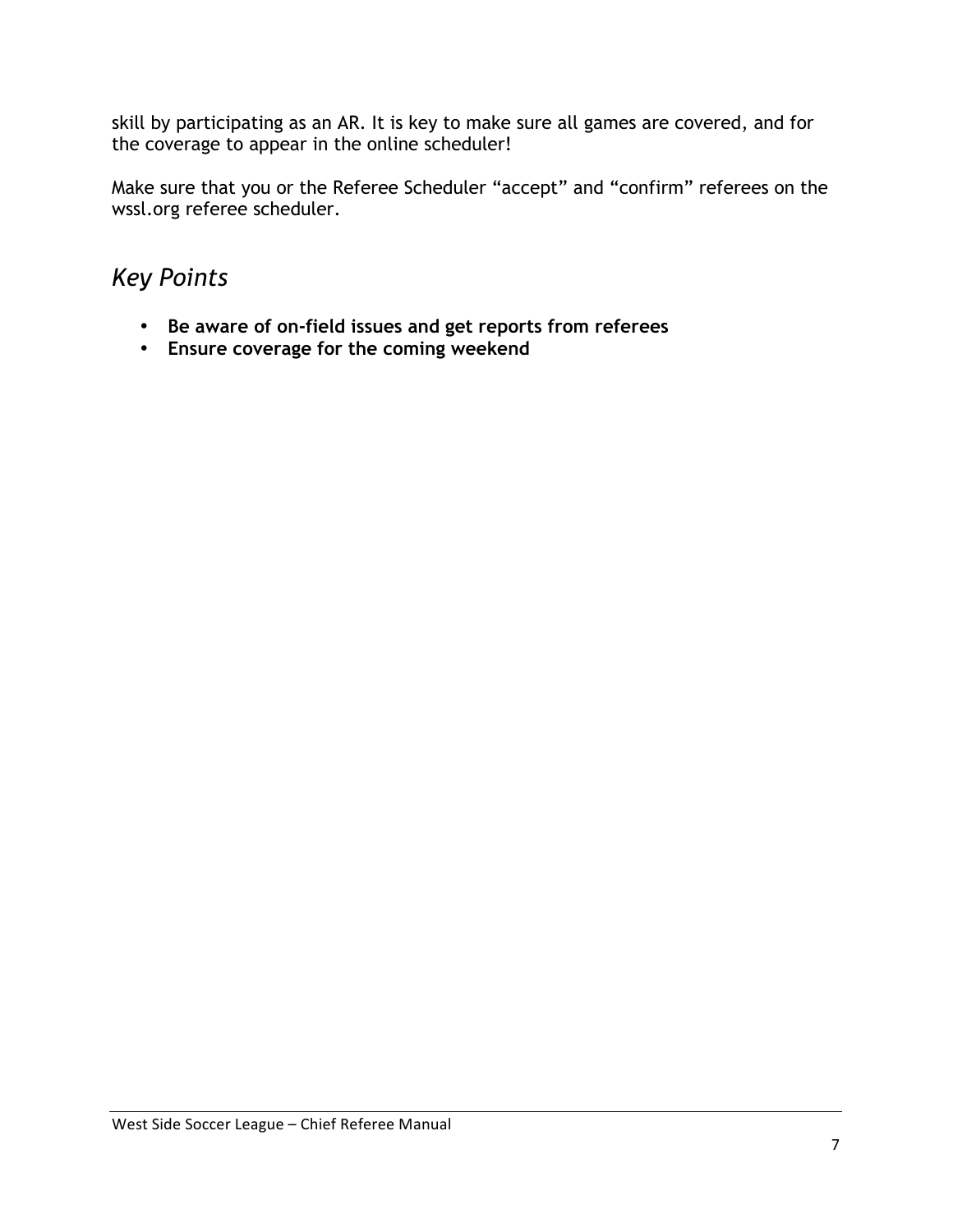# **Recommended Game Day Duties**

You can also perform these periodically throughout season.

Make an attempt to personally meet the division referees. This helps build rapport, improves communication, and develops a feeling that referees are part of a team (and not on an island all by themselves). If you want to truly lead by example, be prepared to spend extra time on game day at the field, rather than just officiating games or attending your child's game.

As you become more comfortable with your own skills, observe referees, make notes and observations for weekly email. You may have questions of your own as you observe play on the field and may ask others in the league for clarification.

Work with WSSL Mentors to provide guidance and training to your division's referees. Mark Mravic and Jon Dohlin serve as WSSL's Regional Referee co-Directors of Assessment, and oversee mentoring activities.

Let your division referees know that they can request mentoring at any time. We have a strong group of experienced referees who are willing to provide mentoring. These mentoring sessions are positive experiences which focus on a referee's strengths and how they can broaden those strengths. You should communicate to your referees that not only should they not fear a mentoring session but that they can enjoy it and come away with additional confidence in their abilities.

Work with the WSSL Teen Referee program to fill gaps in referee coverage and provide opportunities to teen refs. John Drayton serves as WSSL's Teen Ref Coordinator. He uses two email addresses, john.drayton@citi.com and drayts@aol.com. Our Teen Referees have proved themselves to be competent and passionate volunteers. Please encourage their participation in your division.

- **Get down to the fields and meet your referees**
- **Identify candidates for mentoring**
- **Utilize the Teen Referee program**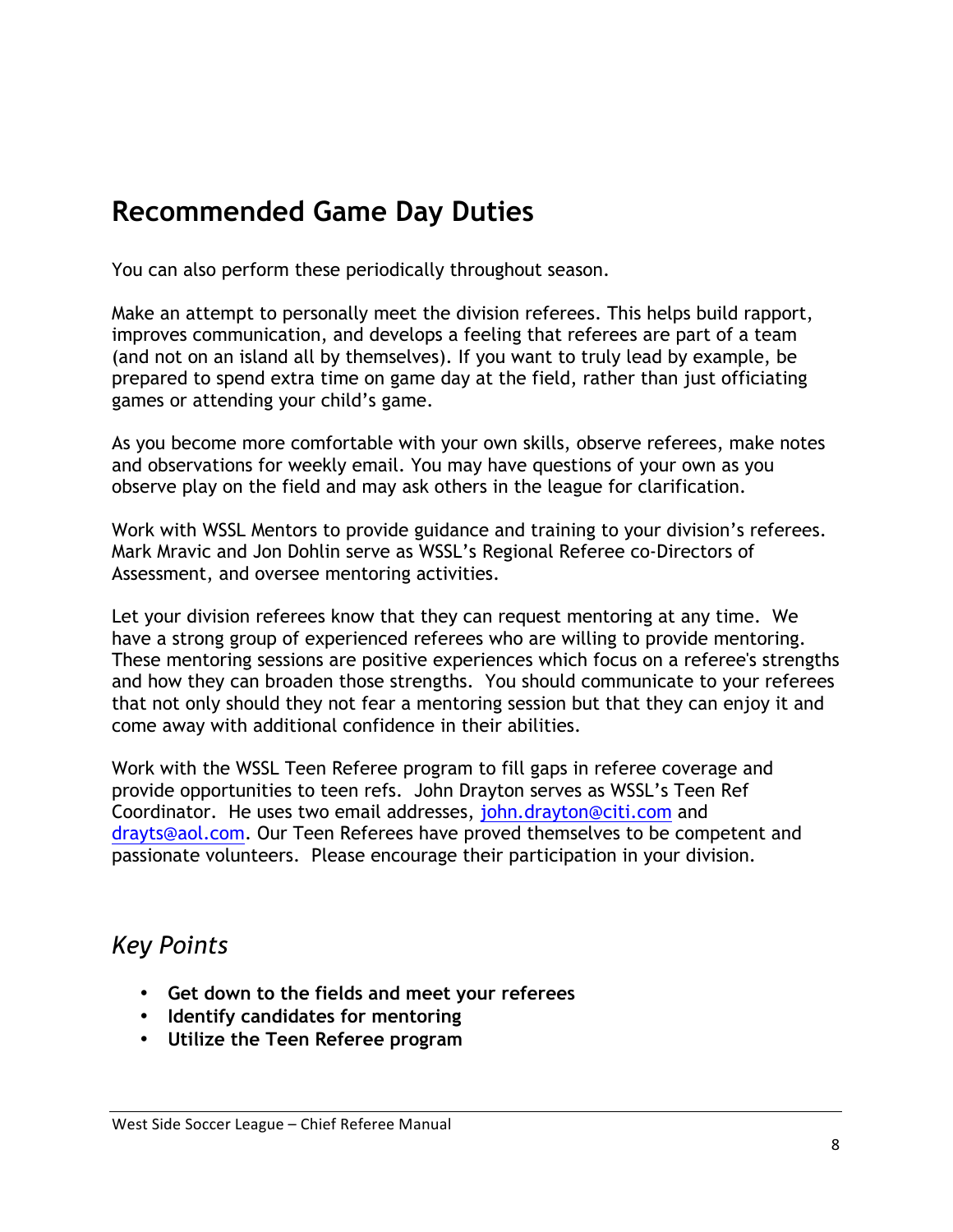# **Other Duties (in and out of season)**

Continue recruiting! Note referee classes that may be offered during the summer and winter and send reminders to the parent pool. Note the following certification levels:

- U-8 Official with Safe Haven certifies a volunteer to referee up to U-8
- Basic Referee follows on the U-8 class to certify referees at U-9 and above
- Intermediate Referee class is optional and generally taken beginning around U-12. This class is usually offered once a winter.
- Advanced and National Referee certification is also optional and highly selfselecting among more experience referees, generally at U-13 and older divisions.

Consider attending Referee Q & A sessions and encourage your referee pool to do so. We generally have two Q&A sessions during the fall season and one during the spring season.

Consider upgrading your own certification to Intermediate Referee and beyond.

Recruit enthusiastic club linesmen and encourage them to become certified referees. Tell them that you only want them to concentrate on the AR position. A little flattery goes a long way in this area.

Ensure that all referee volunteers have updated volunteer forms filed with the Child & Volunteer Protection Advocate, Julie Jung, for the current year.

- **Ensure that all referee volunteers have updated volunteer forms**
- **Recruit, recruit, recruit!**